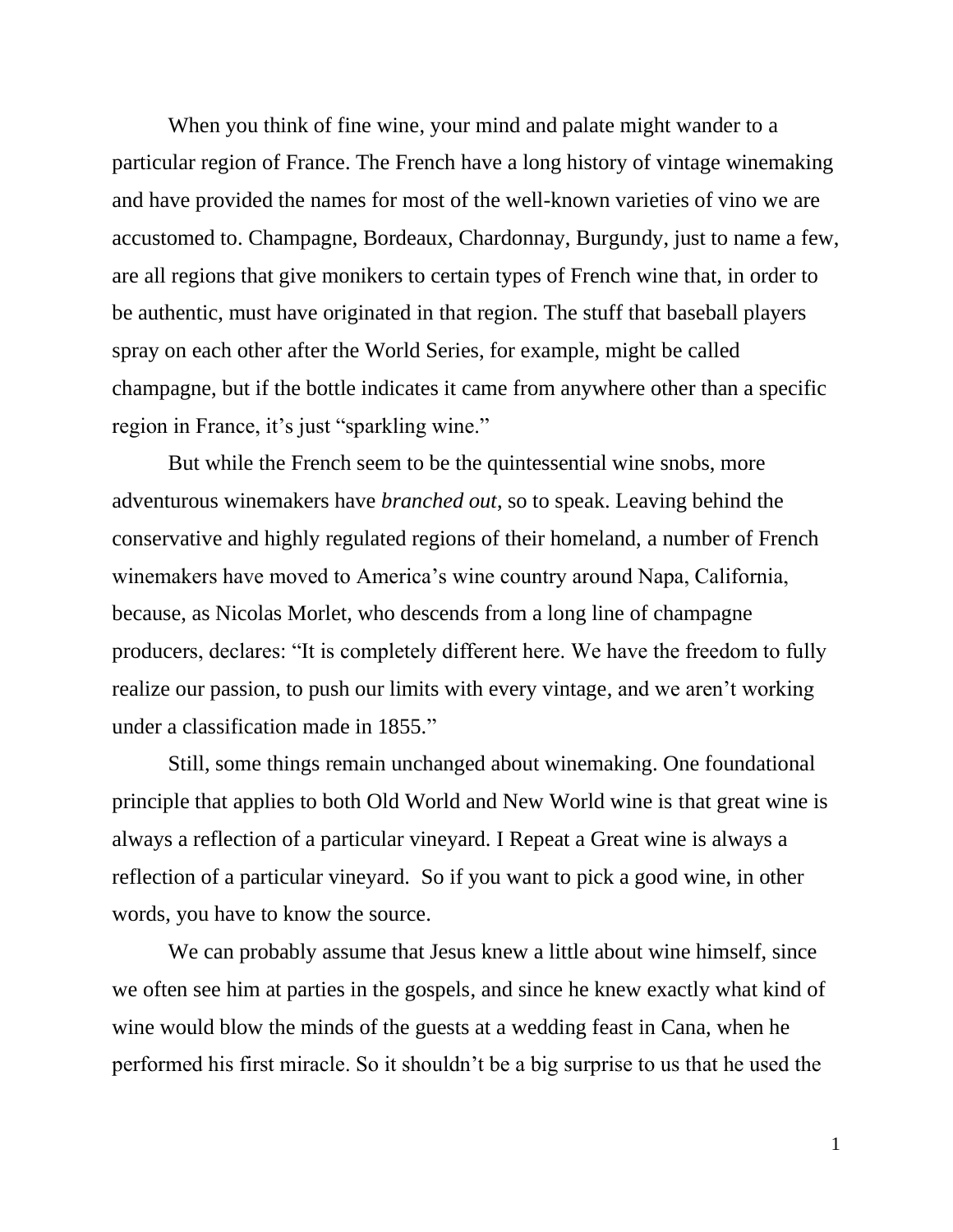metaphor of a vineyard to describe his relationship to his disciples — a discussion that appears in our Gospel this morning.

Jesus knew that the best way to tell what kind of product you were getting would be to look at the label to see where in the world it came from. In this case, the source isn't a place but a person — Jesus himself who begins his metaphor by saying that he is the "true vine," the source of growth and fruit-bearing, in a vineyard that is tended by His Heavenly Father. Thus our Creator, God, is the real winemaker, the one who tends the vineyard and assures its quality.

As it turns out, the vineyard Jesus is talking about has a long and storied history. The metaphor of the vineyard is used several times in the Old Testament to describe God's relationship with Israel. In the book of Isaiah, for example, God plants and tends a vineyard but it yields "wild grapes" or inferior fruit — a metaphor for Israel and Judah's lack of repentance.

The same vineyard imagery is used in Jeremiah, Ezekiel, and Hosea. In each of these cases, however, Israel is the "vine" and the ultimate source of poor "fruit." In the Old Testament, "fruitfulness" was another way of saying "faithfulness," thus a lack of good fruit meant that God's people had failed to be the true, nourishing vine that would bolster God's reputation in the world as the ultimate fine winemaker.

That being the case, it was the winemaker's job to do some pruning and replacing, which according to the prophets was what the exile was all about. Later, God would replant the vineyard with a new stock, and the new vine coming from it, the "true vine," would be Jesus himself, who embodied the new Israel, God's Chosen One, the One through whom the whole world would be saved and blessed. But while the vine is the source for good fruit, there's a vital link between the vine and its fruit.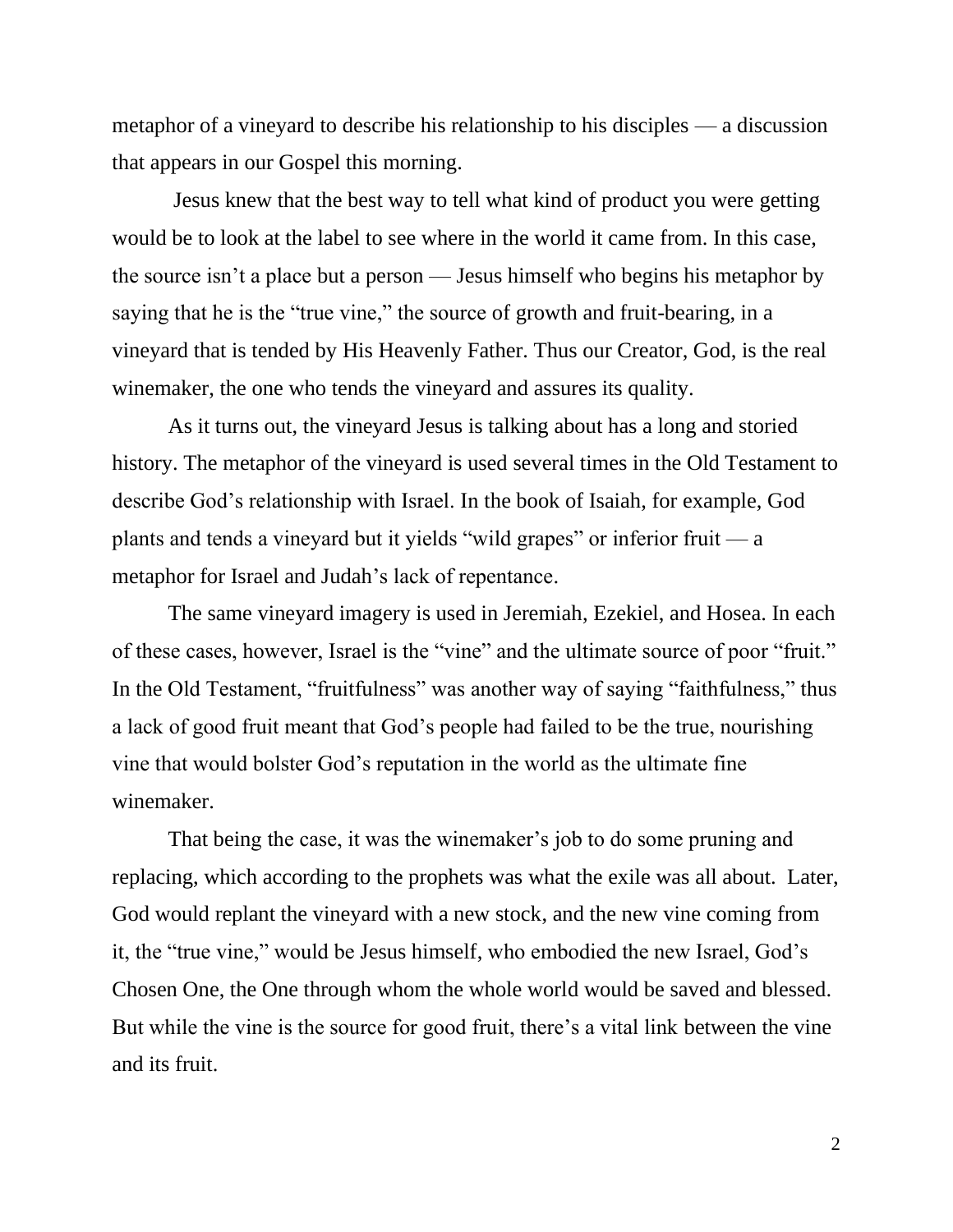Thus the "branches" are the focus of Jesus' teaching with his disciples. "I am the vine," says Jesus to his followers, "you are the branches." Notice that the disciples of Jesus aren't the "fruit," the end product, but the conduit for the vine's nourishment. The quality of the fruit thus depends on the branches' connectedness to the vine itself*.* What Jesus is describing here is the necessary interrelationship between himself and his disciples — a relationship characterized by indwelling and support.

Look closely at a grapevine, and one of the first things you notice about its branches is that it's very difficult to tell them apart individually. All the branches twist and curl around one another, to the point that you can't tell where one starts and another stops. Jesus' use of branch imagery is thus a way of expressing that it's not the achievement of an individual branch, or its status that matters. The quality of the branches ,and the fruit that comes from them, depends solely on the quality of their connectedness to the vine.

When it comes to discipleship, each "branch" is to work at giving up his or her desire for individual achievement, in order to become one of many encircling branches — a community that is rooted and nurtured by Christ, and a group of people that point to his reputation and quality, rather than their own. And with this understanding of branches in mind, there are a couple of things that we branches must remember, in order to stay effectively and fruitfully connected to Jesus.

First, we have to remember that branches are fruit-bearing, not fruit-making. As Jesus mentions, "Just as the branch cannot bear fruit unless it abides in the vine, neither can you unless you abide in me … Those who abide in me, and I in them, bear much fruit, because apart from me you can do nothing." We've heard these words of Jesus many times, but we also hear the call of a culture of workaholism, achievement, power, and success that can lure Disciples of Christ into thinking that we can be fruitful as a result of our own efforts! When a branch gets the idea that it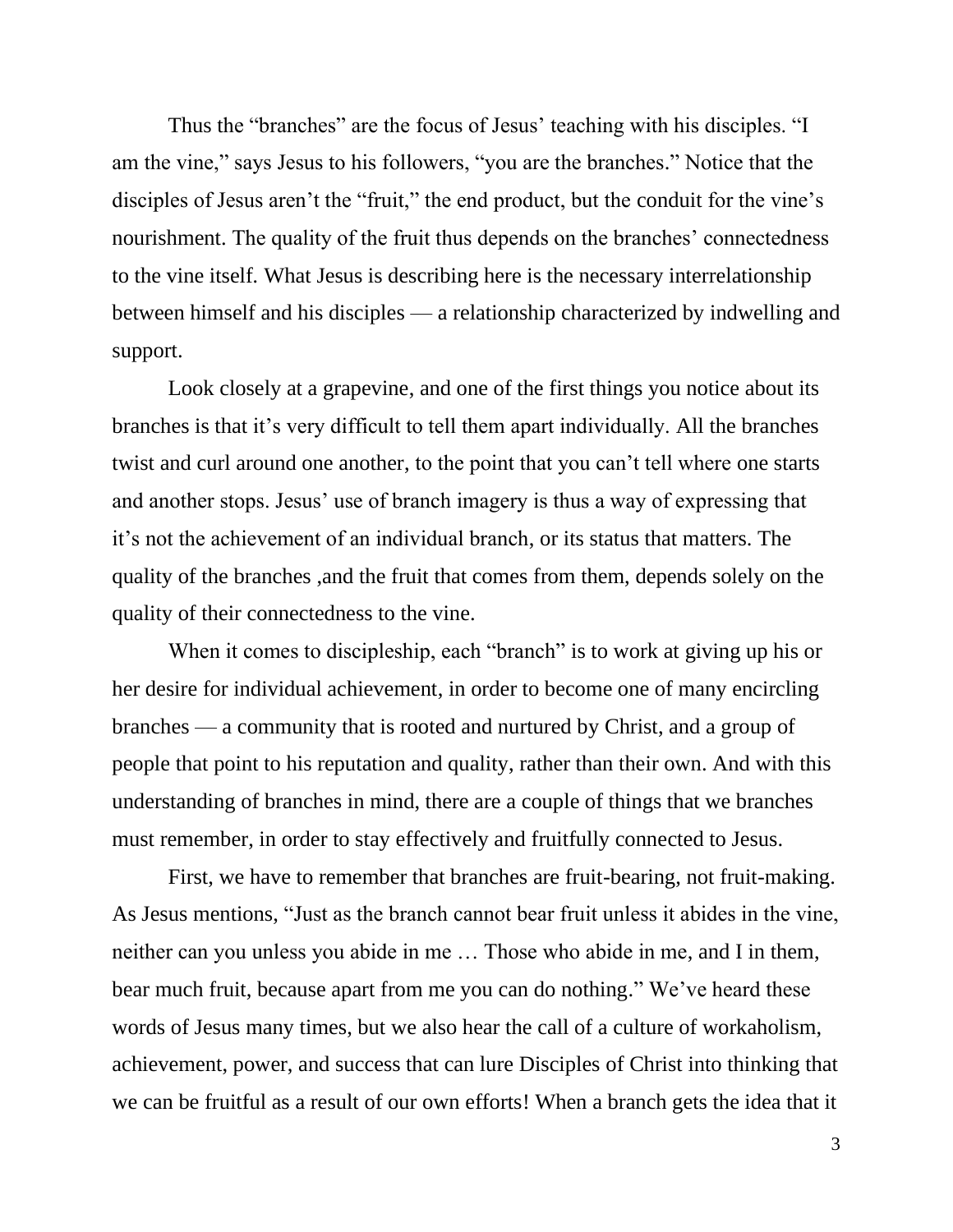can make fruit, make wine, on its own, it dries up, withers, and is no longer useful. In other words, the mission of a branch isn't to look good, or to call attention to itself, but to give all the glory to God, the one whose name is on the label.

Second, the "fruit" that we are to bear, like the grapes of a fine winery, is full of many textures and flavors. Paul outlines some of these in his letter to the Galatians when he talks about the "fruits of the Spirit," which are "love, joy, peace, patience, kindness, generosity, faithfulness, gentleness, and self-control." A more general way to talk about the "fruit" that we bear, however, might be to talk about grace. As branches, connected to and "abiding in" the source of God's love and grace, we are conduits and not the end product. God's grace and love always come to us on their way to someone else; someone who will be able to "taste and see that the Lord is good," because we have been faithful branches.

But how do we best stay connected to the "true vine?" Thankfully there are a number of spiritual disciplines that can help deepen our relationship with Christ, which is where the whole idea of "pruning" comes in. We can attend weekly worship; where we are nourished by the body and blood of Jesus during communion. We can volunteer some of our time to help others in our community, or within our congregation. We can make sure we tithe a certain percentage of our income habitually, and not just when it is convenient. We mustn't forget that the branches that are carrying no fruit are removed, even the most fruitful branch needs to be pruned once and a while in order "to make it bear more fruit."

In the vineyards of Jesus' day, grapevines grew naturally along the ground instead of being propped up on poles, or lattices, as they are today. The vinedresser would come along to lift and "clean" the vine, pruning away the excess and dead growth. Jesus uses the same imagery to describe the way the disciples themselves had been "cleansed by the word that he has spoken to them." That "word" was the teaching and the commandments of Jesus; and the disciples' knowledge and

4